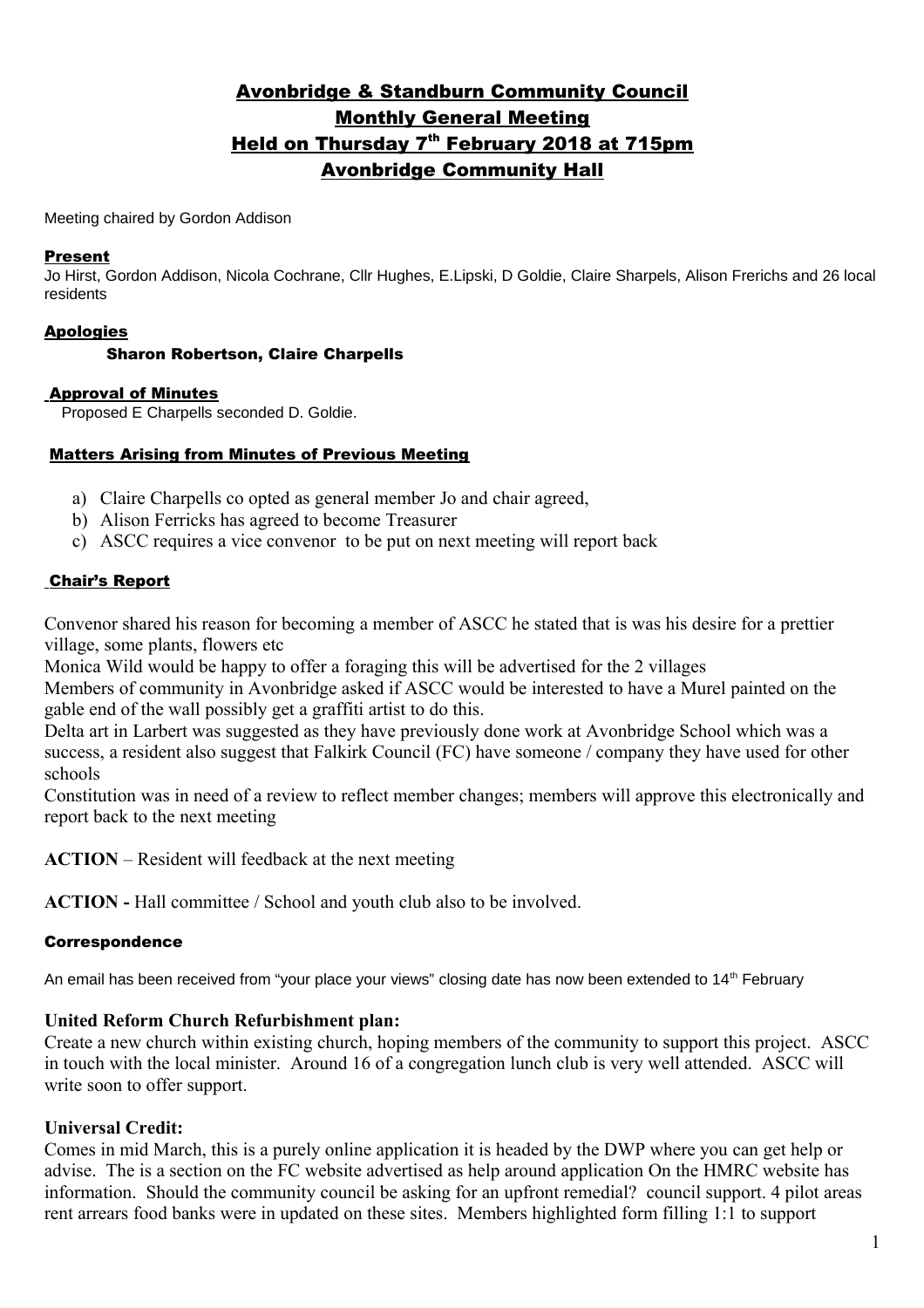Write to Falkirk Council re: learning from previous pilots and offer support to the community FC are conducting a pilot on digital life skills and promote computer skills courses, entitled to .co.uk

# **Christmas Lights:**

2016 – local resident highlighted to council there wish for Christmas lights resident contacted Jackie McArthur via email he was advised that FC would support this and would check lights annually / resident to check for operating procedure / hanging of lights. Resident advised that Jackie advised on average cost is between £3-4 thousand per village, next steps funding / Storage / hiring / different options / Leasing. Suggestions that Christmas lights may be reduced by FC due to financial pressures Cllr Hughes advised this was not the case and in fact FC had received an increase in there funding via Scottish Government **Action:** ASCC to arrange quotes and consider options, report back to the next meeting Christmas tree as well as lights was suggested in the meeting - members agree **NOTE - FC** has received an increase in funding from the Scottish Government

# Treasurers Report

All up to date, funding grant to FC was submitted awaiting receipt of this Micro grants outstanding seeking approval were:

# Current Bank Balance

 $ASCC$  Account  $= f.59.00$ Burnhead Moss Wind Farm Fund = £3,097.82

All up to date, funding grant to FC was submitted awaiting receipt of this Micro grants submitted seeking approval were:

- Avonbridge & Standburn Active Travel Group £150.00 application Approved
- EDF Education and Training Steering Group £150.00 application Approved

### Planning and Online Update/Report

5 applications posted since the last ASCC meeting.

### Erection of 4 Dwellinghouses Open for Comment

Land To The North East Of Broadhead Falkirk Ref. No: P/18/0044/FUL | Received: Wed 24 Jan 2018 | Validated: Wed 24 Jan 2018 | Status: Awaiting decision

### Change of Use of and Alteration to Outbuilding to Form Dwellinghouse Open for Comment

Pringle Cottage Falkirk FK1 2JF Ref. No: P/18/0027/FUL | Received: Wed 17 Jan 2018 | Validated: Wed 24 Jan 2018 | Status: Awaiting decision

#### Alterations to and Change of Use of Existing Outbuilding to Form Dwellinghouse Open for Comment

Linhouse Farm Falkirk FK1 2JS Ref. No: P/18/0023/FUL | Received: Wed 17 Jan 2018 | Validated: Thu 25 Jan 2018 | Status: Awaiting decision

# Erection of Dwellinghouse and Garage (Amendment to Planning Permission P/14/0716/FUL) Open for Comment

Netherton Falkirk FK2 0BU Ref. No: P/18/0019/FUL | Received: Mon 15 Jan 2018 | Validated: Tue 16 Jan 2018 | Status: Awaiting decision

### Temporary Residential Accommodation Open for Comment

Avonside Lodge Falkirk FK2 0BT Ref. No: P/18/0007/FUL | Received: Fri 05 Jan 2018 | Validated: Fri 05 Jan 2018 | Status: Awaiting decision

### Facebook

Requires to be updated